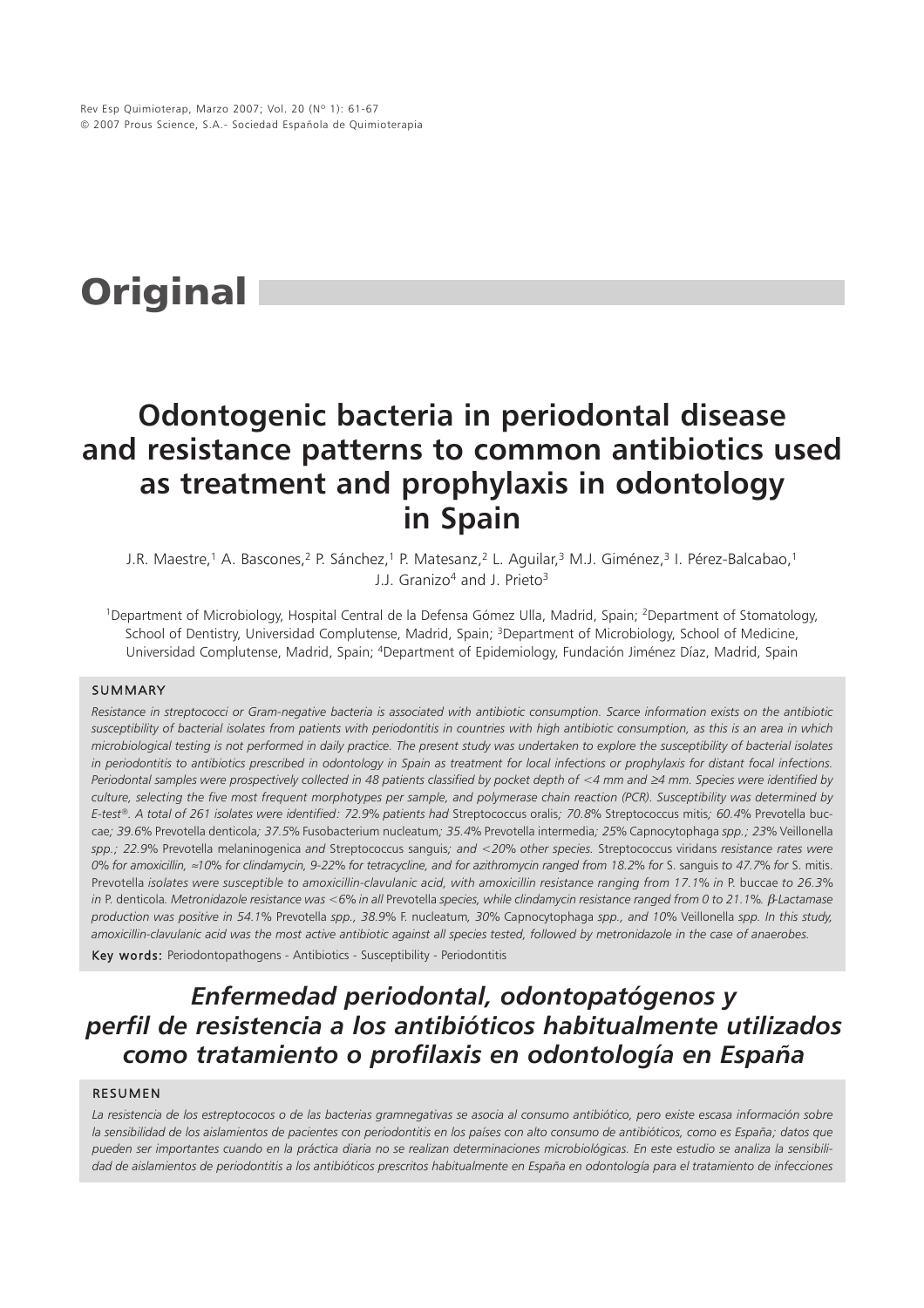*locales o la profilaxis de infecciones a distancia. Se tomaron de forma prospectiva muestras periodontales de 48 pacientes clasificados, según* la profundidad de la bolsa, en dos grupos: <4 mm y ≥4 mm. La identificación de las especies se realizó por PCR y por cultivo, seleccionan*do los cinco morfotipos más frecuentes en cada muestra. La sensibilidad antibiótica se determinó por* E-test®*. Se identificaron 261 cepas. El 72,9% de los pacientes presentaron* Streptococcus oralis*, el 70,8%* Streptococcus mitis*, el 60,4%* Prevotella buccae*, el 39,6%* Prevotella denticola*, el 37,5%* Fusobacterium nucleatum*, el 35,4%* Prevotella intermedia*, el 25%* Capnocytophaga *spp., el 23%* Veillonella *spp., el 22,9%* Prevotella melaninogenica *y* Streptococcus sanguis*, y <20% otras especies. Las tasas de resistencia de* S. viridans *fueron 0% a la amoxicilina,* ≈*10% a la clindamicina y 9% a 22% a la tetraciclina; se halló resistencia a la azitromicina entre el 18,2% de* S. sanguis *y el 47,7% de* S. mitis*. Los aislamientos de* Prevotella *fueron sensibles a la amoxicilina-ácido clavulánico. La resistencia a la amoxicilina osciló entre el 17,1% de* P. buccae *y el 26,3% de* P. denticola*. La resistencia al metronidazol fue <6% en las especies de* Prevotella*, mientras que a la clindamicina osciló entre un 0% y un 21,1%. El 54,1% de* Prevotella *spp., el 38,9% de* F. nucleatum*, el 30% de* Capnocytophaga *spp. y el 10% de* Veillonella *spp. eran productores de betalactamasas. Amoxicilina-ácido clavulánico fue el antibiótico más activo frente a todas las especies aisladas, seguido del metronidazol en el caso de los anaerobios.*

Palabras clave: Periodontopatógenos - Antibióticos - Sensibilidad - Periodontitis

#### **INTRODUCTION**

The pathogenic potential of odontopathogens in odontogenic infections is determined by initial factors in the dentine lesions (1). In dental caries, the dominant bacterial group depends on the invasion of dental surfaces by bacterial species present in saliva and/or the supragingival plaque, and the progression of the lesion depends on the prevalence of acidogenic bacteria. The need for new nutritional resources leads to the migration of proteolytic bacteria to dentine tubules, from which radicular surfaces and subgingival plaque can be recolonized in the case of periodontitis (2). Debridement can select periodontopathogens, and this, together with the difficulty in controlling bacterial plaque biofilms, can explain the 20% failure rate of mechanical treatment (3). In this particular field a clinical efficacy rate of 80% is well accepted (4), and therefore a shift from a mechanical to a pharmacological, or to a mechanical plus pharmacological therapeutic approach is difficult, despite the demonstrated effectiveness of antibiotics that decrease anaerobic bacterial levels (5). Nonspecific bacterial growth and subsequent inflammatory disease have been postulated as one possible origin of periodontitis. In daily practice, antibiotic treatment is used in 20% of failures obtained after mechanical treatment, *i.e.,* refractory periodontitis (5).

Monitoring susceptibility of periodontal isolates may be important not only for treatment selection, but also for prevention of local or systemic infections after dental procedures and oral surgery when prophylaxis is indicated according to patient and procedure characteristics. Since 30% of the adult population has periodontitis with a gingival pocket depth of  $>4$  mm (5), these periodontal isolates may be present in 30% of dental procedures and oral surgery. Local infectious complications are polymicrobial, with an aerobic/anaerobic component (6), while systemic infections occur after monomicrobial bacteremia in patients with underlying diseases. *Streptococcus viridans* bacteremia can be detected after dental manipulation in 75% and 30% patients with and without periodontal disease, respectively (7). Four to seven per cent of these bacteremias are due to periodontopathogens of the *Haemophilus* spp., *Actinobacillus actinomycetemcomitans, Cardiobacterium hominis, Eikenella corrodens* and *Kingella* spp. (HACEK) group (8), and anaerobic bacteremias can be detected when using adequate microbiological procedures (9).

This study explores bacterial isolates in patients with periodontitis and the antibiotic susceptibility to different antibiotics commonly prescribed as treatment or prophylaxis in odontology in Spain, a country with high antibiotic consumption, which is the main driving force for resistance in some species of the genus streptococci (10).

#### MATERIALS AND METHODS

Periodontal samples were collected prospectively in 48 patients treated at the Stomatology Department of the School of Dentistry at the Complutense University, Madrid, Spain, from January to May 2005. Adult patients aged at least 18 years and with a diagnosis of periodontitis were included. Patients who had received antimicrobial therapy in the previous 30 days were excluded. Samples were collected using four sterile paper points inserted gently into the subgingival sulcus after cleaning of the supragingival plaque; contamination by saliva was avoided. The paper points were left *in situ* for 10 sec. Two paper points were introduced into a sealed sterile tube and sent to the laboratory (Sanilab Molecular, Madrid, Spain) for polymerase chain reaction (PCR) testing (*A. actinomycetemcomitans*, *Porphyromonas gingivalis*, *Prevotella intermedia*, *Tanne-*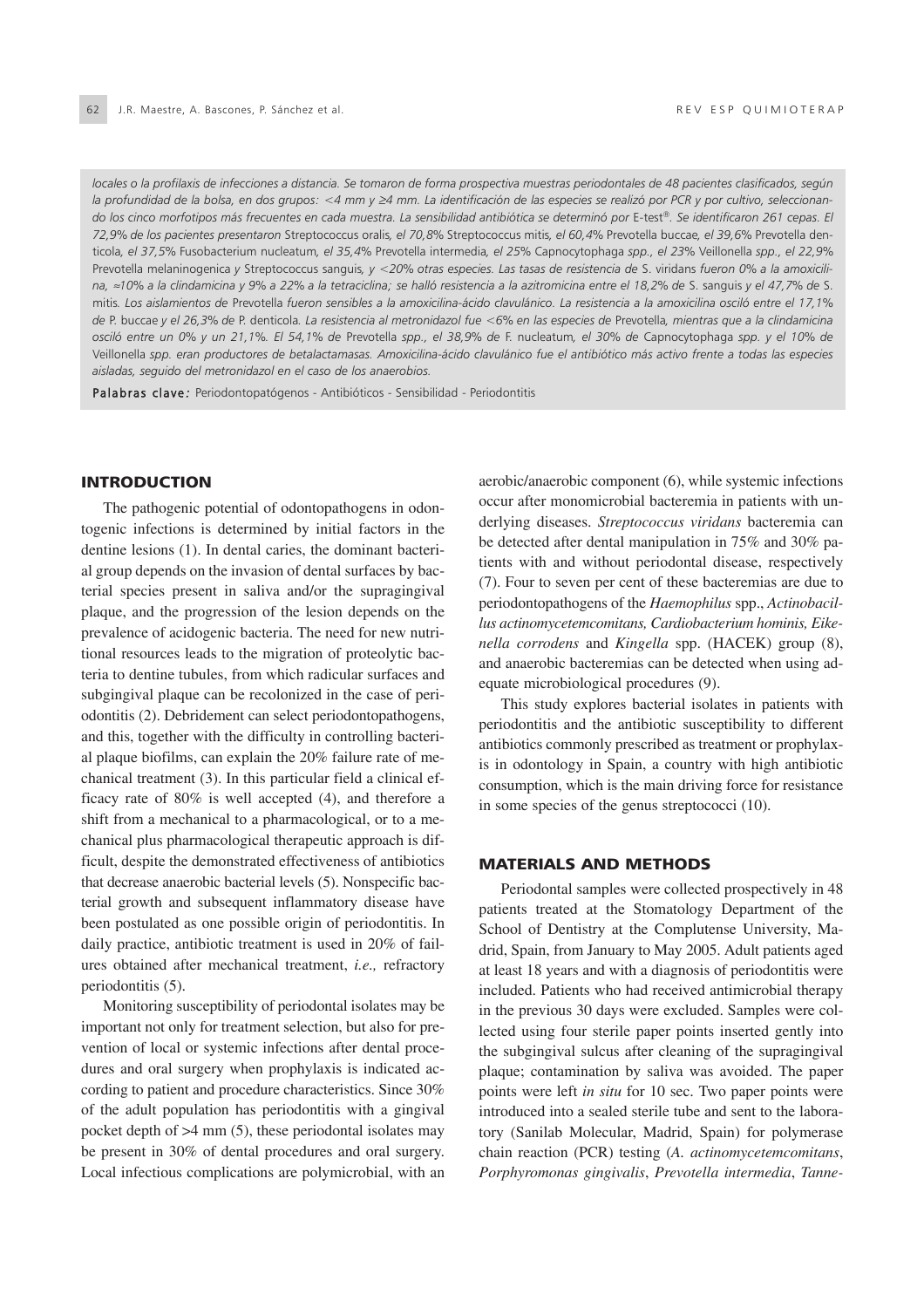*rella forsythensis*, *Treponema denticola*) using *micro-IDent®* test (Hain Lifescience GmbH., Nehren, Germany). The other two paper points were placed in a sealed sterile vial containing transport medium (anaerobic thioglycolate broth enriched with vitamin K and hemine; bioMedics, Madrid, Spain). The vials were maintained in a prereduced environment obtained using an anaerobic atmosphere generator (*AnaerogenTM*; Oxoid Ltd., Basingstoke, UK) and sent to the laboratory (Department of Microbiology, Hospital Central de la Defensa, Madrid, Spain). Bacteriological procedures were performed no later than 60 min after sample collection. Inoculated thioglycolate tubes were agitated for 30 sec, and the homogenized sample was seeded using 0.02 ml per plate onto Columbia blood agar, enriched VX chocolate agar, colistin-nalidixic agar, McConkey agar, Schaedler agar and BBE amikacin agar (bioMedics). Additionally, 0.05 ml was seeded in a new enriched vitamin K and hemine anaerobic thioglycolate broth (bioMedics). Incubation was performed at 35 °C in an aerobic 5%  $\text{CO}_2$ -enriched atmosphere and in anaerobic conditions for culture of strict anaerobes using an anaerobic atmosphere generator. Plates were read on day 2 and day 7 after the initial processing, and after the plating from the enriched thioglycolate broth. Five of the most frequent morphotypes per sample were selected, isolated and frozen until identification and determination of susceptibility processes began.

Identification was performed using the following systems for aerobic and facultative bacteria: rapid ID 32 Strep (bioMérieux, Marcy-l'Etoile, France), ID GPC ViteK2 (bio-Mérieux), and ID GP Wider (Soria Melguizo, S.A., Madrid, Spain). Anaerobic bacteria were identified using rapid ID 32 A (bioMérieux). β-Lactamase production was determined using cefinase discs with nitrocefin (BBL Cefinase Discs, Becton Dickinson, Sparks, MD, USA).

The minimum inhibitory concentration (MIC) was determined for amoxicillin/clavulanic acid, amoxicillin, clindamycin, metronidazole, tetracycline and azithromycin, with antibiotic concentrations ranging from 0.02 to 256 mg/l, by *E-test®* (AB Biodisk, Solna, Sweden) in blood agar Columbia (bioMedics), and in enriched vitamin K, hemine, and 5% sheep blood *Brucella* agar (Reactivos para Diagnóstico S.L., Barcelona, Spain). *Bacteroides fragilis* ATCC 25285 was used as control strain. NCCLS/CLSI susceptibility and resistance breakpoints (mg/l) were considered (11, 12): amoxicillin/clavulanic acid ≤4/2 mg/l and ≥16/8 mg/l; amoxicillin ≤4 mg/l and ≥16 mg/l; clindamycin ≤2 mg/l and ≥8 mg/l; metronidazole ≤8 mg/l and ≥32 mg/l; tetracycline ≤4 mg/l and ≥16 mg/l for anaerobic bacteria, respectively; and amoxicillin/clavulanic acid ≤0.25/0.12 mg/l and ≥8/4 mg/l; amoxicillin ≤0.25 mg/l and ≥8 mg/l; clindamycin ≤0.25 mg/l and ≥1 mg/l; tetracycline ≤2 mg/l and ≥8 mg/l; and azithromycin  $\leq 0.5$  mg/l and  $\geq 2$  mg/l for streptococci, respectively.

#### Statistical methods

Analysis was performed using SPSS version 9.0 statistical package (SPSS Inc., Chicago, IL, USA). Comparisons between proportions were performed by Chi-square test or Fisher's exact test when necessary. Quantitative variables not following normality distribution were compared using the Mann-Whitney test.

#### RESULTS

Samples were collected in patients diagnosed with periodontitis with the following characteristics: age (mean  $\pm$ SD)  $50.0 \pm 10.6$  years (range 26-75); gender: 31 females and 17 males; and 14 smokers and 34 nonsmokers. Fourteen patients presented pocket depths of <4 mm and 34 patients depths of ≥4 mm.

PCR yielded positive results for *T. forsythensis* in 70.8% patients (34 of 48), for *T. denticola* in 62.5% (30 of 48), for *P. gingivalis* in 58.3% (28 of 48), for *P. intermedia* in 37.5% (18 of 48), and *A. actinomycetemcomitans* in 10.4% (five of 48). There was no relationship with gender or smoking status, because differences between smokers and nonsmokers did not reach statistical significance, *e.g., T. forsythensis* (92.3% *vs.* 65.7%; *p* = 0.08) and *T. denticola* (84.6% *vs.* 57.1%; *p* = 0.09). However, PCR detection of *T. denticola* was significantly higher ( $p = 0.01$ ) in patients with pocket depth of ≥4 mm versus those with pocket depth of <4 mm (76.5% *vs.* 35.7%). In the case of *P. gingivalis* and *T. forsythensis,* differences between patients with pocket depths of ≥4 mm and <4 mm did not reach statistical significance: 67.6% *vs.* 35.7% (*p* = 0.057) for *P. gingivalis* and 79.4% *vs.* 57.1% (*p* = 0.1) for *T. forsythensis*, respectively.

A total of 261 isolates were obtained (representing a mean 5.4 isolates per patient): 47.9% of them were streptococci from the viridans group, 32.6% of them belonged to the genus *Prevotella*, 6.9% to the genus *Fusobacterium*, 4.6% to the genus *Capnocytophaga*, 3.8% to the genus *Veillonella*, and <1.5% to other genera such as *Gemella*, *Actinomyces*, and others.

The isolation rates (frequency per 100 patients) for the different species were 72.9% for *S. oralis;* 70.8% for *S. mitis;* 60.4% for *P. buccae;* 39.6% for *P. denticola;* 37.5% for *Fusobacterium nucleatum;* 35.4% for *P. intermedia;* 25%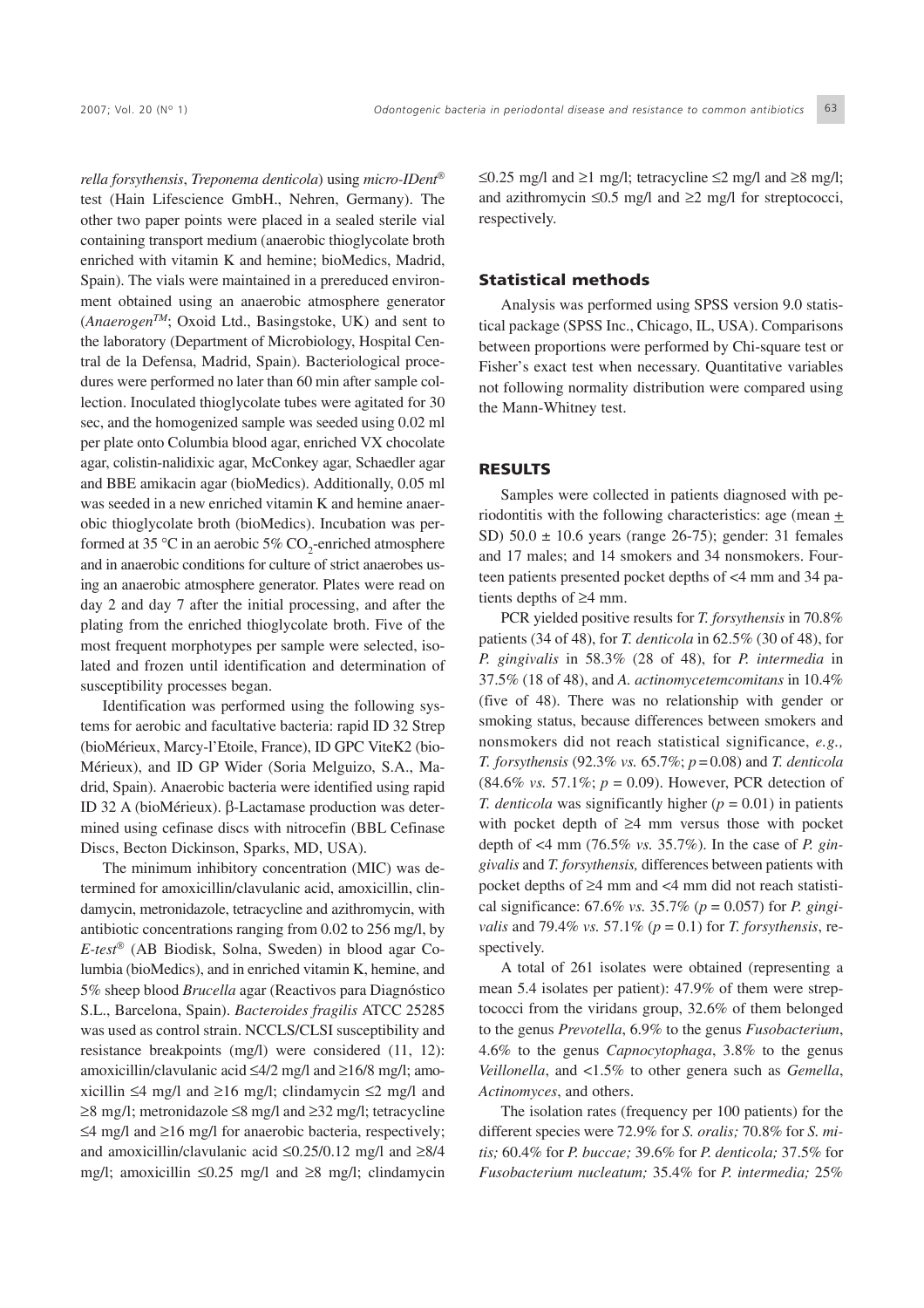for *Capnocytophaga* spp*.;* 23% for *Veillonella* spp.; 22.9% for *P. melaninogenica* and *S. sanguis;* and <20% for other species. Isolation rates were not related in any case to pocket depth, gender or age of patients. Isolation of *P. buccae* was significantly higher in smokers versus nonsmokers (84.6% *vs.* 51.4%; *p* = 0.049) while isolation of *P. denticola* was significantly higher in nonsmokers (48.6% *vs.*  $15.4\%$ ;  $p = 0.049$ ).

β-Lactamase production was positive in 54.1% of *Prevotella*, in 38.9% of *F. nucleatum*, in 30% of *Capnocytophaga*, and in 10% of *Veillonella*.

The antimicrobial susceptibility (range,  $MIC<sub>50</sub>$  and  $MIC<sub>90</sub>$ ) and percentage of susceptible, intermediate and resistant strains for the different species are shown in Table I. Resistance rates of streptococci from the viridans group was 0% to amoxicillin/clavulanic acid or amoxicillin, around 10% for clindamycin (except for *S. sanguis* which had a resistance rate of 0%), from 9-22% for tetracycline, and the highest resistance rates corresponded to the macrolide azithromycin which ranged from 18.2% for *S. sanguis* to 47.7% for the most frequently isolated *S. mitis*.

All *Prevotella* isolates were susceptible to amoxicillinclavulanic acid, while amoxicillin exhibited resistance rates ranging from 17.1% in *P. buccae* to 26.3% in *P. denticola*. Metronidazole resistance rates were below 6% in all *Prevotella* species, while clindamycin resistance ranged from 0% to 21.1%. All *Veillonella* spp. exhibited susceptibility to all antibiotics tested, while all *F. nucleatum* were susceptible to amoxicillin-clavulanic acid, clindamycin and metronidazole.

Against *Capnocytophaga*, amoxicillin-clavulanic acid and clindamycin exhibited the highest *in vitro* activity, with  $MIC<sub>90</sub>$  values of 0.25 and 0.38 mg/l, respectively.

#### **DISCUSSION**

Antibiotic treatment of periodontal disease is empirical, as with most infectious diseases in the community, since symptoms provide no clues to help select an antibiotic. Antibiotics are used in the treatment of periodontitis when mechanical procedures have failed. If overgrowth of bacteria in plaque and the subsequent inflammatory disease are considered, a wide-spectrum antibiotic to kill as many species as possible could help in countering bacterial load. The antibiotic potency is important because the antibiotic should overcome the difficulty to control the bacterial plaque biofilm due to poor diffusion to the subgingival layer. The right choice of antimicrobial therapy, if needed, is based on the type of bacterial isolates responsible for the periodontal disease (13).

However, efficacy of antimicrobial therapy in periodontitis is based only on anecdotal reports and a few retrospective and prospective controlled and blinded studies (7). The general consensus is that appropriate antibiotic use is beneficial in the short-term and in some cases may be required to interfere with progression of periodontal attachment loss (7).

*T. forsythensis* and *P. gingivalis*, but not *A. actinomycetemcomitans,* have been significantly associated with attachment loss and alveolar bone loss (5). In this study, PCR detection of *T. denticola*, *P. gingivalis* and *T. forsythensis* was higher in patients with greater pocket depths (≥4 mm *vs.* <4 mm), but only reached statistical significance in the case of *T. denticola*. Other studies have shown that these three species are the only ones that can be statistically associated to increased pocket depth and bleeding (5). *A. actinomycetemcomitans* has been reported not to be associated with adult periodontitis (5). In our study, *A. actinomycetemcomitans* was only detected by PCR in 10.4% patients.

With respect to isolates, strains of the genera *Streptococcus* and *Prevotella* were the most frequently isolated microorganisms (47.9% and 32.6%, respectively). Susceptibility is important for prophylaxis of monomicrobial systemic infections after dental procedures in a population with a periodontitis prevalence of 30% (5), since *S. viridans* bacteremia occurs in 75% of subjects with periodontal disease after odontological invasive procedures (7). In this study, all *S. viridans* isolated were susceptible to aminopenicillins, but with a moderate percentage of strains exhibiting intermediate susceptibility. High doses of amoxicillin/clavulanic acid formulations (14) provide a complete pharmacodynamic coverage of these intermediate strains. A recent report showed the efficacy of amoxicillin, but not clindamycin, in preventing bacteremia following dental extractions (15), which can be associated with adequate efficacy indices (pharmacodynamic parameters) in the serum of amoxicillin against *S. viridans* and amoxicillin-clavulanic acid against all common isolates in odontogenic infections (16).

With regard to local concentrations, mean amoxicillin concentrations (after an oral 500-mg dose) in gingival crevicular fluid of 14 mg/ml (17) are above the maximum streptococcal MIC found in this study (2 mg/ml). This is not the case for clindamycin, with around 10% of *S. viridans* resistant strains exhibiting MICs that could not be covered by the mean gingival crevicular fluid concentrations reported (2.0 mg/ml) (18). In the case of tetracycline, serum and gingival crevicular fluid (0.61 mg/ml) concentrations (19) do not cover the high percentage of intermediate and resistant strains with MICs >2 mg/ml. As for azithromycin, the results obtained in this study suggest that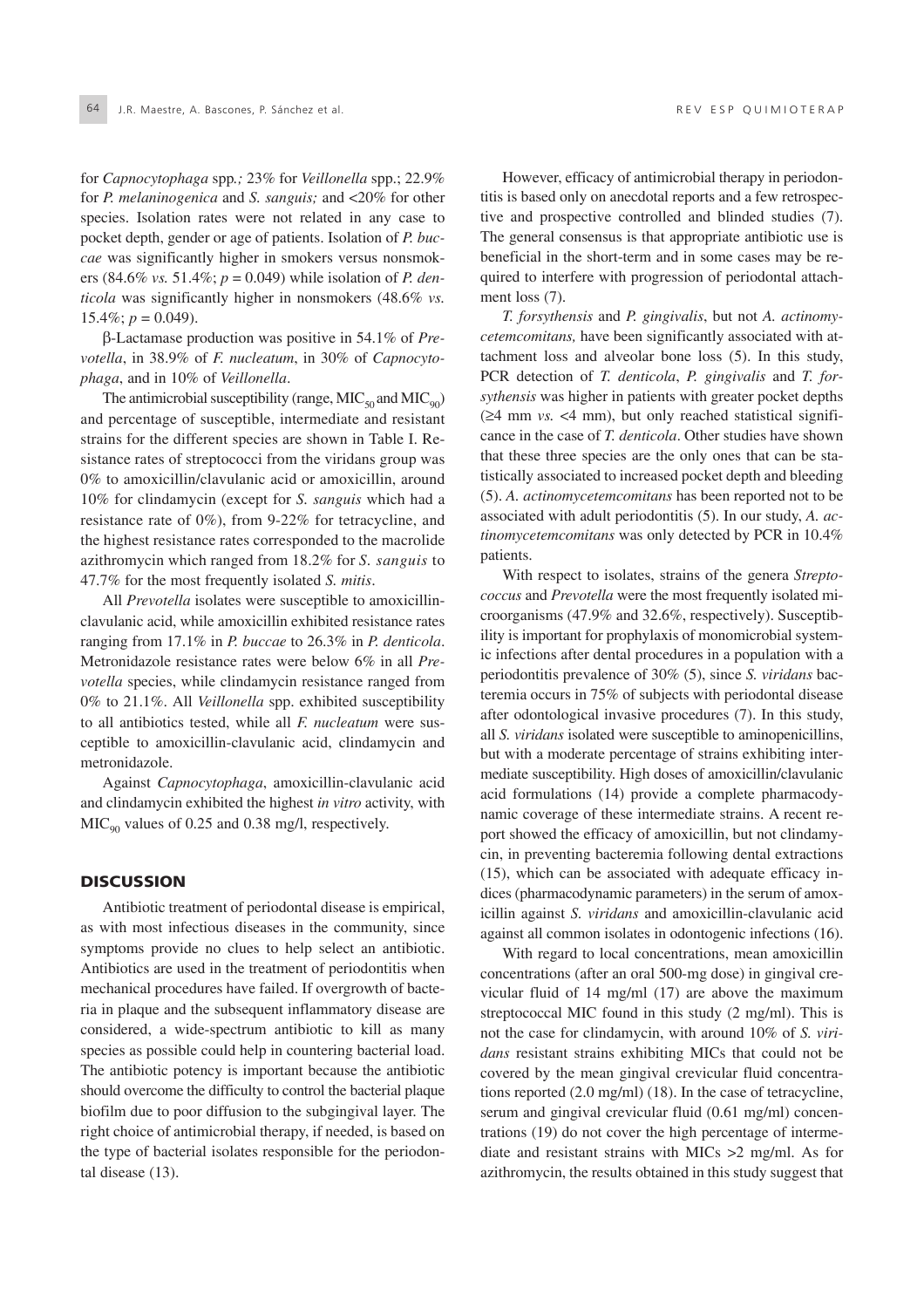|                                                               | MIC (mg/l)         |              |            | $\%$                     |                          |                          |
|---------------------------------------------------------------|--------------------|--------------|------------|--------------------------|--------------------------|--------------------------|
| Microorganism and antibiotics                                 | Range              | 50%          | 90%        | S                        | $\mathbf I$              | R                        |
| Streptococcus mitis $(n = 44)$                                |                    |              |            |                          |                          |                          |
| Amoxicillin-clavulanic acid                                   | $\leq 0.02 - 0.75$ | 0.05         | 0.25       | 90.9                     | 9.1                      | $\mathbf{0}$             |
| Amoxicillin                                                   | $\leq 0.02 - 1$    | 0.06         | 0.38       | 86.4                     | 13.6                     | $\Omega$                 |
| Clindamycin                                                   | $\leq 0.02 - 256$  | 0.12         | 32         | 88.6                     | $\mathbf{0}$             | 11.4                     |
| Metronidazole                                                 | $>256-256$         | >256         | >256       | $\overline{\phantom{0}}$ | $\overline{\phantom{0}}$ | $\equiv$                 |
| Tetracycline                                                  | $0.12 - 98$        | 0.39         | 48         | 70.5                     | 6.8                      | 22.7                     |
| Azithromycin                                                  | $0.03 - > 256$     | 0.75         | 64         | 47.7                     | 4.5                      | 47.7                     |
| Streptococcus oralis $(n = 37)$                               |                    |              |            |                          |                          |                          |
| Amoxicillin-clavulanic acid                                   | $\leq 0.02 - 0.64$ | 0.06         | 0.25       | 91.9                     | 8.1                      | $\mathbf{0}$             |
| Amoxicillin                                                   | $0.02 - 0.64$      | 0.06         | 0.38       | 86.5                     | 13.5                     | $\mathbf{0}$             |
| Clindamycin                                                   | $0.03 - 256$       | 0.09         | 0.75       | 86.5                     | 5.4                      | 8.1                      |
| Metronidazole                                                 | $3 - > 256$        | >256         | >256       | $\equiv$                 | $\overline{\phantom{m}}$ |                          |
| Tetracycline                                                  | $0.03 - 48$        | 0.50         | 16         | 78.4                     | 5.4                      | 16.2                     |
| Azithromycin                                                  | $\leq 0.02 > 256$  | 3            | 24         | 67.6                     | 2.7                      | 29.7                     |
| Streptococcus sanguis $(n = 11)$                              |                    |              |            |                          |                          |                          |
| Amoxicillin-clavulanic acid                                   | $0.06 - 2$         | 0.38         | 1.50       | 45.5                     | 54.5                     | $\mathbf{0}$             |
| Amoxicillin                                                   | $0.06 - 2$         | 0.25         | 1.50       | 54.5                     | 45.5                     | $\mathbf{0}$             |
| Clindamycin                                                   | $0.12 - 0.64$      | 0.19         | 0.25       | 90.9                     | 9.1                      | $\mathbf{0}$             |
| Metronidazole                                                 | $>256 \ge 256$     | >256         | >256       | $\qquad \qquad -$        | $\overline{\phantom{m}}$ | $\overline{\phantom{0}}$ |
| Tetracycline                                                  | $0.19-12$          | 0.38         | 0.50       | 90.9                     | $\mathbf{0}$             | 9.1                      |
| Azithromycin                                                  | $0.05 - 32$        | 2            | 16         | 81.8                     | $\mathbf{0}$             | 18.2                     |
| Streptococcus spp. $(n = 33)^a$                               |                    |              |            |                          |                          |                          |
| Amoxicillin-clavulanic acid                                   | $0.02 - 0.5$       | 0.12         | 0.25       | 90.9                     | 9.1                      | $\mathbf{0}$             |
| Amoxicillin                                                   | $0.02 - 0.75$      | 0.12         | 0.50       | 81.8                     | 18.2                     | $\mathbf{0}$             |
| Clindamycin                                                   | $\leq 0.02 - 128$  | 0.12         | 0.94       | 78.8                     | 12.1                     | 9.1                      |
| Metronidazole                                                 | $3 - > 256$        | >256         | >256       | $\overline{\phantom{0}}$ | $\overline{\phantom{0}}$ | $\overline{\phantom{0}}$ |
|                                                               | $0.02 - 48$        | 0.50         | 6          | 78.8                     | 12.1                     | 9.1                      |
| Tetracycline<br>Azithromycin                                  | $0.06 - > 256$     | 0.50         | 32         | 51.6                     | 15.1                     | 33.3                     |
|                                                               |                    |              |            |                          |                          |                          |
| Prevotella buccae ( $n = 29$ )<br>Amoxicillin-clavulanic acid |                    | 0.05         |            | 100                      | $\mathbf{0}$             | $\mathbf{0}$             |
| Amoxicillin                                                   | $\leq 0.02 - 0.75$ | 0.06         | 0.50<br>96 | 82.2                     | $\mathbf{0}$             | 17.1                     |
|                                                               | $\leq 0.02 - 256$  |              |            |                          |                          |                          |
| Clindamycin                                                   | $\leq 0.02 > 256$  | 0.02         | 0.23       | 89.7                     | $\mathbf{0}$             | 10.3                     |
| Metronidazole                                                 | $0.02 - > 256$     | 0.19         | 2          | 96.6                     | $\mathbf{0}$             | 3.4                      |
| Tetracycline                                                  | $\leq 0.02 - 96$   | 0.35         | 32         | 71.4                     | 10.7                     | 17.9                     |
| Azithromycin                                                  | $\leq 0.02 > 256$  | $\mathbf{1}$ | >256       | $\overline{\phantom{0}}$ | $\overline{\phantom{0}}$ |                          |
| Prevotella denticola $(n = 19)$                               |                    |              |            |                          |                          |                          |
| Amoxicillin-clavulanic acid                                   | $\leq 0.02 - 1$    | 0.05         | 1          | 100                      | $\mathbf{0}$             | $\boldsymbol{0}$         |
| Amoxicillin                                                   | $\leq 0.02 - 256$  | $\mathbf{1}$ | 128        | 63.2                     | 10.5                     | 26.3                     |
| Clindamycin                                                   | $\leq 0.02 > 256$  | 0.02         | >256       | 78.9                     | $\boldsymbol{0}$         | 21.1                     |
| Metronidazole                                                 | $\leq 0.02 - 2$    | 0.12         | 0.50       | 100                      | $\mathbf{0}$             | $\boldsymbol{0}$         |
| Tetracycline                                                  | 0.03-96            | 0.50         | 48         | 61.1                     | 16.7                     | 22.2                     |
| Azithromycin                                                  | $0.12 - > 256$     | 1.50         | >256       |                          |                          |                          |
| Prevotella intermedia ( $n = 17$ )                            |                    |              |            |                          |                          |                          |
| Amoxicillin-clavulanic acid                                   | $\leq 0.02 - 1$    | 0.023        | 0.5        | 100                      | $\boldsymbol{0}$         | $\boldsymbol{0}$         |
| Amoxicillin                                                   | $\leq 0.02 - 192$  | $\mathbf{1}$ | 128        | 76.5                     | 5.9                      | 17.6                     |
| Clindamycin                                                   | $\leq 0.02 - 256$  | 0.02         | >256       | 88.2                     | $\boldsymbol{0}$         | 11.8                     |
| Metronidazole                                                 | $0.02 - > 256$     | 0.25         | 6          | 94.1                     | $\mathbf{0}$             | 5.9                      |
| Tetracycline                                                  | $0.02 - 16$        | 1.50         | 12         | 76.5                     | 17.6                     | 5.9                      |
| Azithromycin                                                  | $0.02 - > 256$     | 0.12         | 32         | $\overline{\phantom{0}}$ |                          |                          |
| Prevotella melaninogenica ( $n = 11$ )                        |                    |              |            |                          |                          |                          |
| Amoxicillin-clavulanic acid                                   | $\leq 0.02 - 1.50$ | 0.09         | 0.75       | 100                      | $\boldsymbol{0}$         | $\boldsymbol{0}$         |
| Amoxicillin                                                   | $0.02 - > 256$     | 0.50         | 128        | 81.8                     | $\boldsymbol{0}$         | 18.2                     |
| Clindamycin                                                   | $\leq 0.02 - 256$  | 0.02         | 0.23       | 90.9                     | $\boldsymbol{0}$         | 9.1                      |
| Metronidazole                                                 | $\leq 0.02 - 2$    | 0.19         | 0.50       | 100                      | $\boldsymbol{0}$         | $\overline{0}$           |
| Tetracycline                                                  | $\leq 0.02 - 32$   | 0.50         | 32         | 63.6                     | $\boldsymbol{0}$         | 36.4                     |
| Azithromycin                                                  | $\leq 0.02 - 256$  | 2            | 12         | $\qquad \qquad -$        |                          | $\qquad \qquad -$        |

*(Continued)*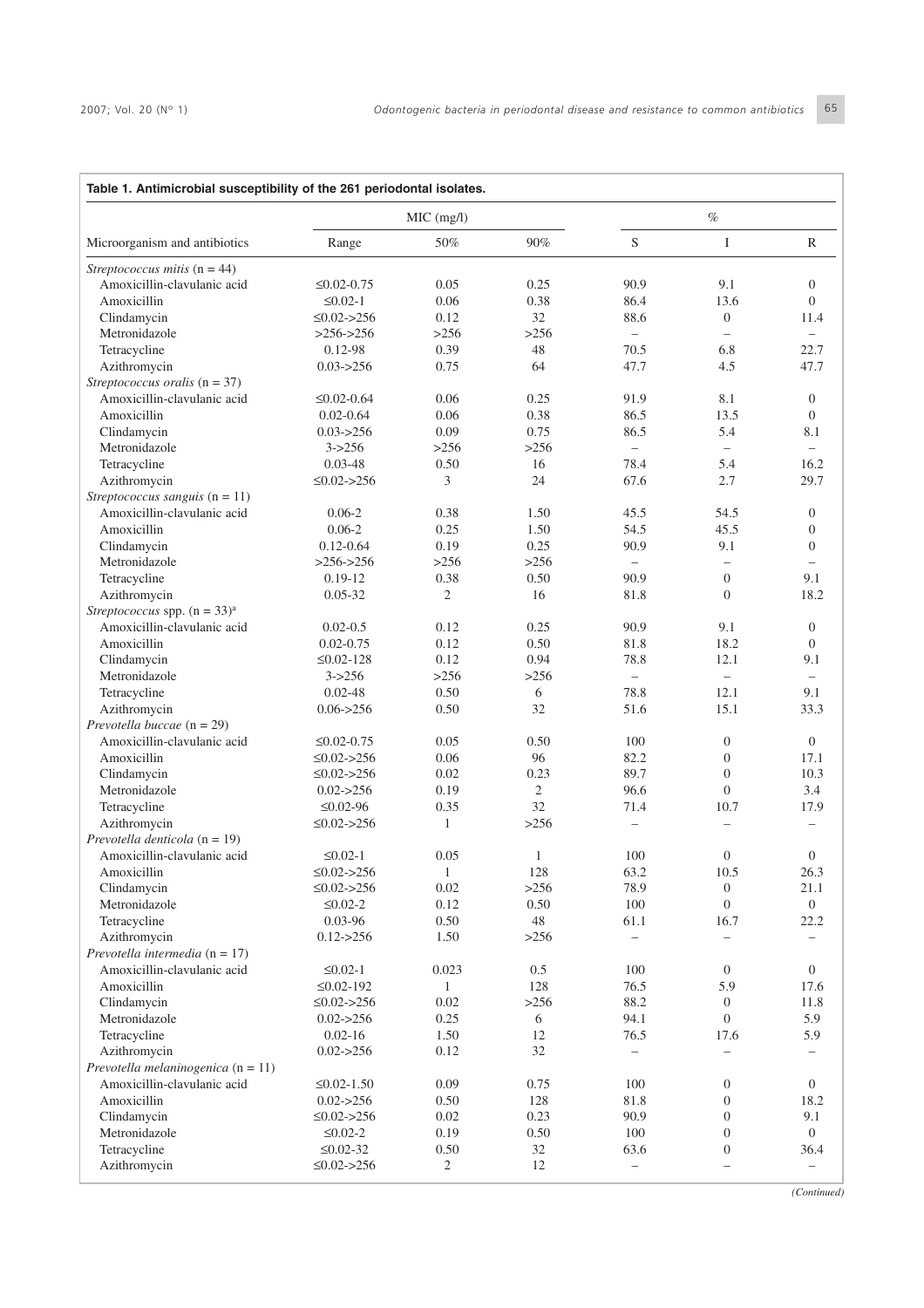| Microorganism and antibiotics      | MIC (mg/l)         |                |                | $\%$                     |                          |                  |
|------------------------------------|--------------------|----------------|----------------|--------------------------|--------------------------|------------------|
|                                    | Range              | 50%            | 90%            | S                        | $\bf I$                  | $\mathbb{R}$     |
| Prevotella spp. $(n = 9)^b$        |                    |                |                |                          |                          |                  |
| Amoxicillin-clavulanic acid        | $\leq 0.02 - 0.19$ | 0.02           | 0.19           | 100                      | $\mathbf{0}$             | $\overline{0}$   |
| Amoxicillin                        | $\leq 0.02 - 8$    | 0.25           | 8              | 88.9                     | 11.1                     | $\theta$         |
| Clindamycin                        | $\leq 0.02 - 0.03$ | 0.02           | 0.03           | 100                      | $\Omega$                 | $\theta$         |
| Metronidazole                      | $\leq 0.02 - 0.50$ | 0.09           | 0.50           | 100                      | $\Omega$                 | $\Omega$         |
| Tetracycline                       | $0.09 - 0.39$      | 0.19           | 0.39           | 100                      | $\Omega$                 | $\Omega$         |
| Azithromycin                       | $0.06 - 6$         | 0.75           | 6              | $\overline{\phantom{0}}$ |                          |                  |
| Fusobacterium nucleatum $(n = 18)$ |                    |                |                |                          |                          |                  |
| Amoxicillin-clavulanic acid        | $\leq 0.02 - 0.38$ | 0.32           | 0.38           | 100                      | $\mathbf{0}$             | $\Omega$         |
| Amoxicillin                        | $\leq 0.02 - 48$   | 0.12           | 32             | 83.3                     | $\Omega$                 | 16.7             |
| Clindamycin                        | $\leq 0.02 - 0.19$ | 0.02           | 0.12           | 100                      | $\mathbf{0}$             | $\boldsymbol{0}$ |
| Metronidazole                      | $\leq 0.02 - 6$    | $\leq 0.016$   | 0.94           | 100                      | $\overline{0}$           | $\Omega$         |
| Tetracycline                       | $\leq 0.02 - 16$   | 0.09           | 1.50           | 94.4                     | $\Omega$                 | 5.6              |
| Azithromycin                       | $\leq 0.02 - 4$    | 0.25           | $\overline{2}$ | $\overline{\phantom{0}}$ | $\overline{\phantom{0}}$ |                  |
| Capnocytophaga spp. $(n = 12)$     |                    |                |                |                          |                          |                  |
| Amoxicillin-clavulanic acid        | $\leq 0.02 - 0.75$ | 0.05           | 0.25           | $\overline{\phantom{0}}$ |                          |                  |
| Amoxicillin                        | $\leq 0.02 - 256$  | 0.12           | 24             |                          |                          |                  |
| Clindamycin                        | $\leq 0.02 - 256$  | ≤0.016         | 0.38           |                          |                          |                  |
| Metronidazole                      | $0.09 - > 256$     | 0.75           | >256           |                          |                          |                  |
| Tetracycline                       | $0.03 - 6$         | 0.38           | $\mathbf{1}$   | -                        | $\equiv$                 |                  |
| Azithromycin                       | $0.25 - > 256$     | 1              | 32             |                          |                          |                  |
| Veillonella spp. $(n = 10)$        |                    |                |                |                          |                          |                  |
| Amoxicillin-clavulanic acid        | $0.03 - 4$         | 0.50           | 2              | 100                      | $\Omega$                 | $\mathbf{0}$     |
| Amoxicillin                        | $0.03 - 8$         | 0.75           | 3              | 90                       | 10                       | $\mathbf{0}$     |
| Clindamycin                        | $0.02 - 1.5$       | 0.12           | 0.50           | 100                      | $\Omega$                 | $\mathbf{0}$     |
| Metronidazole                      | $0.25 - 12$        | 3              | 8              | 90                       | 10                       | $\overline{0}$   |
| Tetracycline                       | $0.03 - 1$         | 0.39           | 0.75           | 100                      | $\theta$                 | $\theta$         |
| Azithromycin                       | $1 - 64$           | $\overline{4}$ | 24             | $\equiv$                 | $\equiv$                 |                  |
| Others $(n = 11)^c$                |                    |                |                |                          |                          |                  |
| Amoxicillin-clavulanic acid        | $\leq 0.02 - 0.38$ | 0.06           | 0.25           | $\overline{\phantom{a}}$ |                          |                  |
| Amoxicillin                        | $\leq 0.02 - 0.50$ | 0.12           | 0.38           |                          |                          |                  |
| Clindamycin                        | $\leq 0.02 - 256$  | 0.250          | >256           |                          |                          |                  |
| Metronidazole                      | $\leq 0.02 > 256$  | >256           | >256           |                          |                          |                  |
| Tetracycline                       | 0.19-256           | $\mathbf{1}$   | 24             |                          |                          |                  |
| Azithromycin                       | $\leq 0.02 - 256$  | 0.19           | >256           | $\overline{\phantom{0}}$ | $\overline{\phantom{0}}$ |                  |

S: susceptible; I: intermediate; R: resistant. a Includes *S. gordonii* (n = 8); *S. salivaris* (n = 7); *S. constellatus* (n = 6); *S. anginosus* (n = 5); *S. parasanguis* (n = 3); *S. intermedium* (n = 2); and *S. vestibularis* (n = 2). <sup>b</sup>Includes *P. oralis* (n = 8) and *P. loescheii* (n = 1). <sup>c</sup>Includes *Gemella morbillorum* (n = 4); *Actinomyces* spp. (n = 2); *Actinomyces megei* (n = 1); *Bacteroides ovatus* (n = 1); *Bacteroides stercoris* (n = 1); *Cardiobacterium hominis* (n = 1); and *Eikenella corrodens* (n = 1).

it is inadequate due to high rates of resistance ( $\text{MIC}_{q0} \ge 16$ mg/l). In Spain, high resistance to macrolides (20) is commonly associated with high resistance to tetracycline (21), clindamycin and azalides such as azithromycin in *S. viridans* (22).

With respect to *Prevotella*, 100% isolates were susceptible to amoxicillin-clavulanic acid, with resistance rates of the prevalent species *(P. buccae, P. denticola* and *P. intermedia)* ranging from 9.1% to 21% for clindamycin, from 0% to 5.9% for metronidazole, and from 5.9% to 36.4% for tetracycline. Mean gingival crevicular fluid concentrations of amoxicillin-clavulanic acid (14 mg/l for amoxicillin and 0.40 mg/l for clavulanic acid) (17) exceed the MIC determined against all isolates, while mean gingival crevicular fluid concentrations of other compounds do not cover the resistant strains, nor, in the case of clindamycin, a number of susceptible strains. As for metronidazole, the drug showing the lowest resistance rates excluding amoxicillin-clavulanic acid, mean concentrations (36.7 mg/l) (23) do not cover the MIC determined in two cases.

This study shows that amoxicillin-clavulanic acid is the most active antibiotic against all species tested, followed